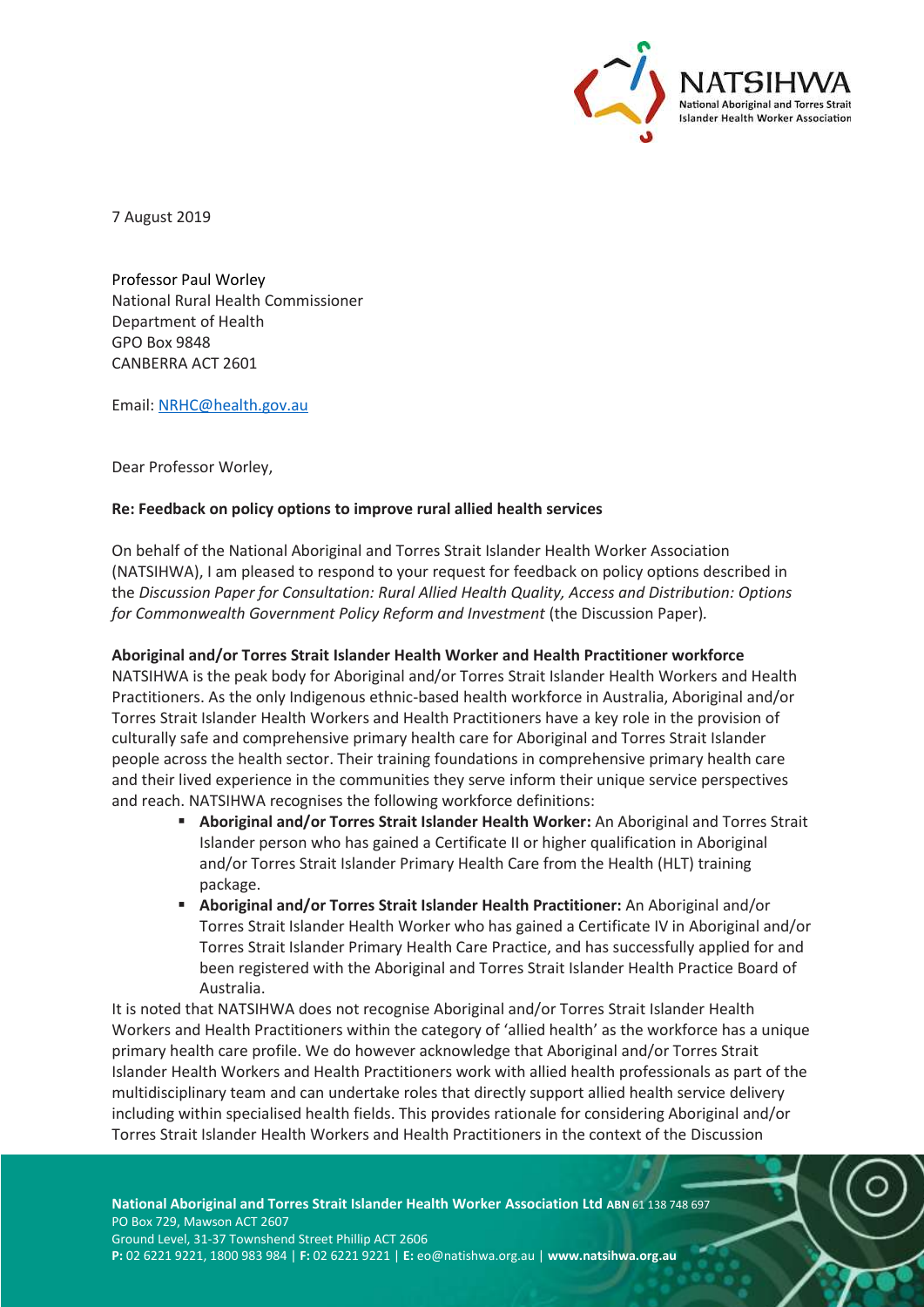

Paper's Literature Review, particularly given the significance of their roles in rural areas. We caution however that the roles of Aboriginal and/or Torres Strait Islander Health Workers and Health Practitioners should not be seen as interchangeable with Allied Health Assistants who are Aboriginal and Torres Strait Islander people as explained below.

## **Workforce differences**

While there may be some overlaps between the roles of Aboriginal and/or Torres Strait Islander Health Workers and Health Practitioners and Allied Health Assistants, the training pathways and qualifications of the workforces are fundamentally different. For example,

- The training foundations and scope of practice of Aboriginal and/or Torres Strait Islander Health Workers and Health Practitioners are structured within a comprehensive primary health care framework, with a focus on prevention and health promotion, unlike allied health fields which are more narrowly framed. With the exception of the Certificate II, all Certificates leading to a qualification as an Aboriginal and/or Torres Strait Islander Health Worker or Health Practitioner include the core unit of *Work in an Aboriginal and/or Torres Strait Islander primary health care context*. [Allied](https://training.gov.au/TrainingComponentFiles/HLT/HLT43015_R2.pdf)  [Health Assistance qualifications](https://training.gov.au/TrainingComponentFiles/HLT/HLT43015_R2.pdf) do not have a specific primary health care foundation rather the focus is on providing therapeutic and program related support to allied health professionals and geared towards obtaining a qualification within a specialisation (physiotherapy, podiatry, occupational therapy, speech pathology, community rehabilitation, nutrition).
- At the Certificate IV level the Aboriginal and/or Torres Strait Islander [Health Worker](https://training.gov.au/Training/Details/HLT40113) and [Health Practitioner](https://training.gov.au/Training/Details/HLT40213) qualifications prepare the workforce to *undertake a broad range of tasks either individually or as a member of a multidisciplinary team* whereas at the equivalent level, within th[e Allied Health Assistance](https://training.gov.au/Training/Details/HLT43015) qualification *the worker is required to conduct therapeutic and program related activities under the guidance of an allied health professional.* This is an important difference as it can have influence on service development options, as noted on page 6 of the Discussion Paper, "*Service prioritisation and rationalisation therefore occurs based on the providers available, their skills, population need and infrastructure*".

## **General considerations**

In considering relevant policy options raised in the Discussion Paper, it is recommended that the Office of the National Rural Health Commissioner consider unintended workforce sustainability impacts of proposals. For example, Policy Area 4 discusses the merits of training existing "health workers" to undertake allied health tasks (see pages 33-35), considerations of this nature may have adverse flow-on effects for the supply and utilisation of Aboriginal and/or Torres Strait Islander Health Workers and Health Practitioners. While in strong support of policy options that will provide much needed training and career opportunities for rural origin Aboriginal and Torres Strait Islander people, NATSIHWA seeks to ensure that strategies do not create workforce recruitment and retention tensions in rural areas and thereby put pressure on the supply of Aboriginal and/or Torres Strait Islander Health Workers and Health Practitioners or over-burden their roles.

While Aboriginal and/or Torres Strait Islander Health Workers and Health Practitioners across the health sector undertake and support components of allied health care practice, any widespread policy intention to utilise the rural Aboriginal and/or Torres Strait Islander Health Worker and Health Practitioner workforce to deliver allied health services must be carefully balanced to ensure their

**National Aboriginal and Torres Strait Islander Health Worker Association Ltd ABN** 61 138 748 697 PO Box 729, Mawson ACT 2607 Ground Level, 31-37 Townshend Street Phillip ACT 2606 **P:** 02 6221 9221, 1800 983 984 | **F:** 02 6221 9221 | **E:** eo@natishwa.org.au | **www.natsihwa.org.au**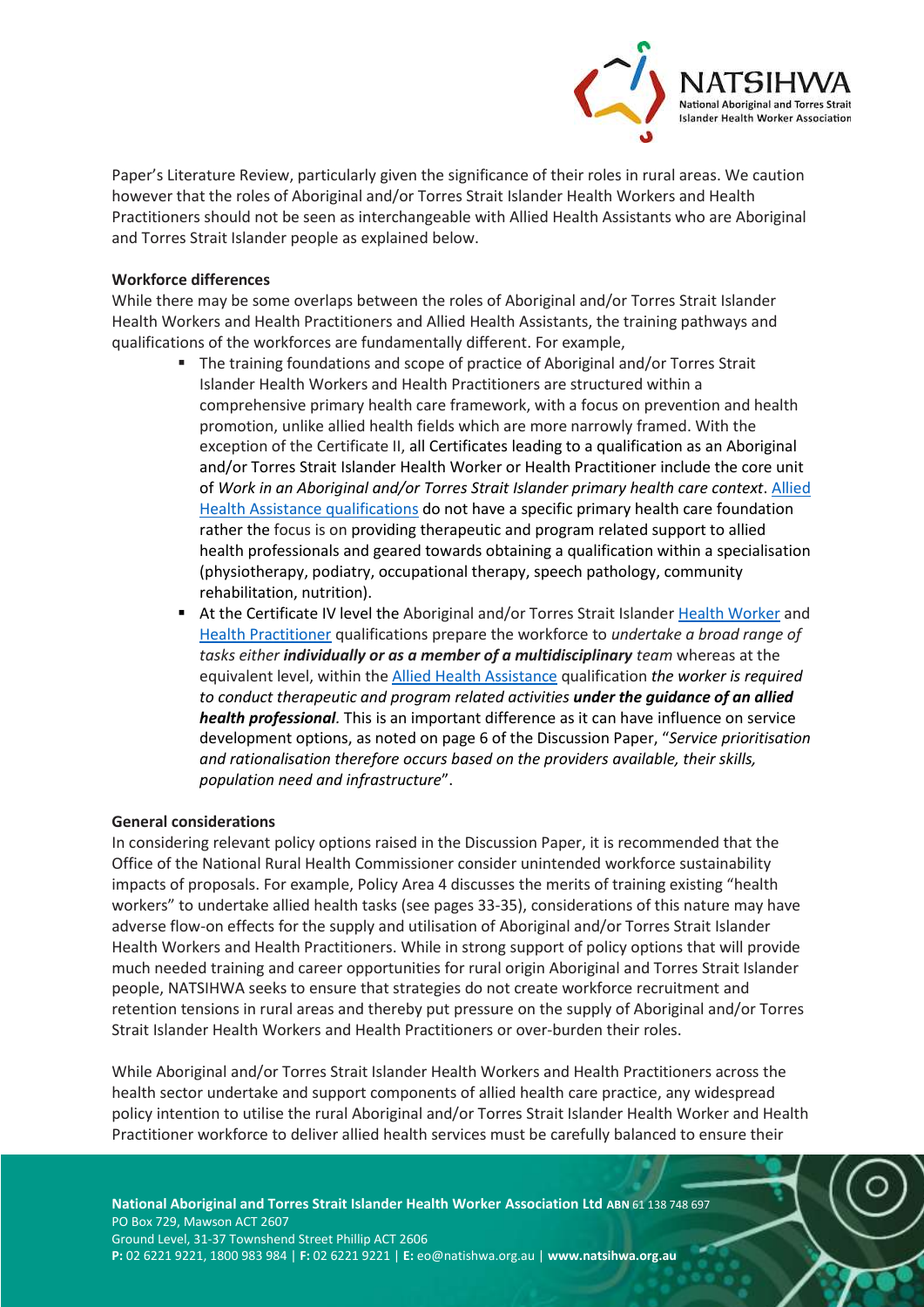

scope of primary health care practice is not underutilised. This may be a risk if allied health models of care are widely developed to incorporate Aboriginal and/or Torres Strait Islander Health Workers and Health Practitioners to address shortages or to supplement the allied health workforce in rural areas. This could create workforce recruitment tensions between allied health services and primary health care services. Furthermore, it could intensify current Aboriginal and/or Torres Strait Islander Health Worker and Health Practitioner workforce pipeline concerns as the growth of the overall workforce is not keeping pace with demand.<sup>1</sup>

## **Specific feedback on the Discussion Paper**

-

Regarding **Option 1.3 Allied Health Workforce Dataset**, NATSIHWA would welcome the development of a new health workforce dataset that includes much needed data on the Aboriginal and/or Torres Strait Islander Health Worker and Health Practitioner workforce. There are fundamental workforce data gaps in relation to the numbers, work location and workforce profile of Aboriginal and/or Torres Strait Islander Health Workers and Health Practitioners working in state and territory health services. The available workforce data (Census data, Aboriginal and Torres Strait Islander Health Performance Framework data and Commonwealth National Health Workforce Data sets) have significant limitations. Accurate statistics cannot be derived from these sources to identify numbers of Aboriginal and/or Torres Strait Islander Health Workers and Health Practitioners working in state or territory health services or other mainstream health services and there is no separation of data for Aboriginal and/or Torres Strait Islander Health Workers and Health Practitioners in some of the available data. NATSIHWA believes there is a need for a national agreement for collaborative and common jurisdictional data reporting to establish more accurate and publically available national statistics, including geographical data across employment sectors, to enable improvements in workforce capabilities, planning and evaluation, including for the rural health workforce.

In relation to **Option 2.2 Opportunities for rural origin Aboriginal and Torres Strait Islander people**, NATSIHWA offers in principle support for increasing the Puggy Hunter Memorial Scholarship Scheme to allocate a certain proportion of scholarships to rural origin Aboriginal and Torres Strait Islander applicants *with the proviso* that the funding is genuinely additional and is directed to professions that have capacity to work autonomously as distinct from professional groups routinely requiring guidance in the form of direct or indirect supervision. NATSIHWA is of the view that in the context of rural health care delivery, the scholarship scheme is best directed to professions with capability to apply a primary health care scope of practice and, potentially, with relative autonomy. This would support both the development of an appropriately skilled rural health workforce and support the optimisation of service capacity in these areas.

NATSIHWA is in strong support of community-led learning environments that embed partnerships with VET, university and health sectors to create training and employment pathways for rural origin Aboriginal and Torres Strait Islander people. Whether that be through the National Aboriginal and Torres Strait Islander Academy Model or another method. Of primary concern to NATSIHWA is the strategic need to consider various training and career pathway options that meet the diverse training and career aspirations of Aboriginal and Torres Strait Islander people and support the delivery of primary health care practice models. In supporting this measure, NATSIHWA reiterates, while we appreciate the rationale for including Aboriginal and/or Torres Strait Islander Health

 $1$  Wright, A., Briscoe, K. & Lovett, R. (2019). A national profile of Aboriginal and Torres Strait Islander Health Workers 2006-2016. *Australian and New Zealand Journal of Public Health*, 43 (1): 24. Retrieved June 13, 2019, <https://onlinelibrary.wiley.com/doi/full/10.1111/1753-6405.12864>